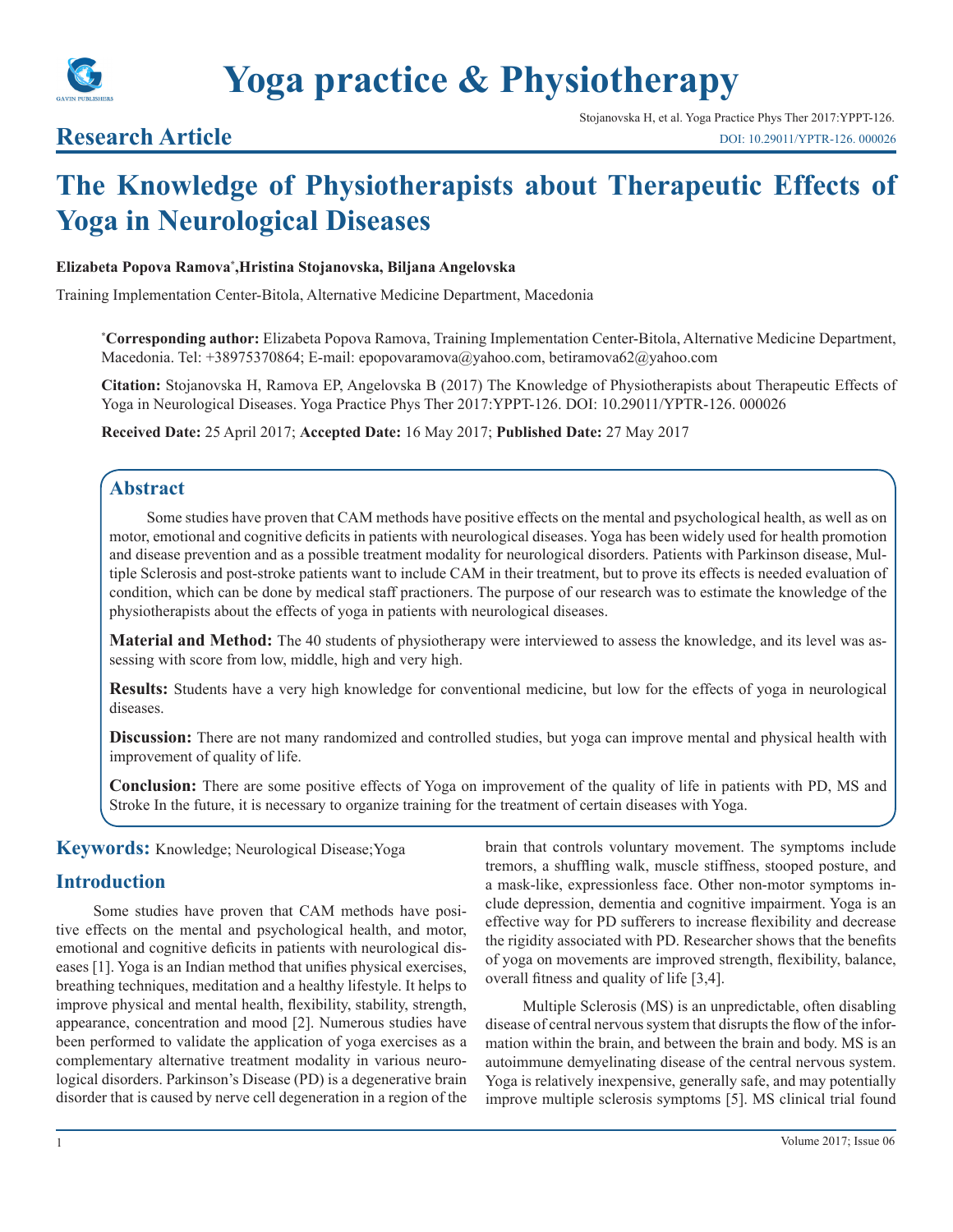**Citation:** Stojanovska H, Ramova EP, Angelovska B (2017) The Knowledge of Physiotherapists about Therapeutic Effects of Yoga in Neurological Diseases. Yoga Practice Phys Ther 2017:YPPT-126. DOI: 10.29011/YPTR-126. 000026

that yoga decreased fatigue, anxiety, depression, bladder function, pain, spasticity, weakness and walking [6].These conditions may secondarily worsen disability and quality of life but yoga practice can slow them [7].

Previous research shows that yoga offers relief from a long list of medical ailments by doing just that, alleviating both mind and body from stress. Studies have found that yoga may help teens recover from eating disorders, reduce depression, anxiety and irregular heartbeat in heart patients [8]. Regular yoga practice is also associated with improvements in heart disease risk factors like high blood pressure, high cholesterol, hardening of the arteries and inflammation [9].

The new study suggests that it may also help stroke survivors reduce disability by boosting their coordination and strength[10]. Yoga on post stroke patients has follow improvements: physical strength, range of motion, gait, balance, quality of life, energy, concentration, confidence, and stress [11]. The purpose of our research was to estimate the knowledge of the physiotherapists about the effects of yoga in patients with neurological diseases.

# **Materials and Methods**

In our study were included 40 physiotherapists from third year of university studies, which have a basic knowledge for neurology and rehabilitation of PD, MS and Stroke, with passed exams of these scientific disciplines. For assessment of their knowledge for the effect of the yoga in these diseases, we compose a question mark that includes three parts: general information about the age and the sex, assessment of knowledge for the disease by conventional medicine and assessment of knowledge for the effect of Yoga in these neurological diseases and their application.

We made the obtained data and assessment in both nominal and percentage values as a score of positive answers 0-25%s, minimum knowledge, medium 26-50%, 51-75% high knowledge and 76-100% very high knowledge.

# **Results**

From total interviewed students, a larger proportion were female (60%), but this has no meaning, because data were collected by email in voluntary way. The most of them 70% were on age of 22. The result is showing in (Table 1).

| Sex/age       | 22 years | 23 years | 25 years | Total | $\frac{0}{0}$ |
|---------------|----------|----------|----------|-------|---------------|
| Male          | 12       |          |          | 16    | 40            |
| Female        | 16       |          |          | 24    | 60            |
| Total         | 28       |          |          | 40    | 100           |
| $\frac{0}{0}$ | 70       | 20       | 10       | 100   |               |

**Table1:** Personal Data of Interview Students.

The assessment of knowledge of the basic principles for the treat-

| ment and rehabilitation for these three neurological diseases is |  |  |  |
|------------------------------------------------------------------|--|--|--|
| shown in (Table 2).                                              |  |  |  |

| Question       | <b>PD</b> | <b>MS</b> | Stroke    |
|----------------|-----------|-----------|-----------|
|                | 40        | 32        | 40        |
| $\mathfrak{D}$ | 40        | 26        | 40        |
| ζ              | 40        | 20        | 34        |
|                | 18        | 12        | 40        |
| 5              | 24        |           | 40        |
| Total          | 162       | 90        | 194       |
| $\frac{0}{0}$  | 81        | 45        | 97        |
| Score max.200  | Very High | Medium    | Very High |

**Table 2:** Knowledge of Conventional Treatment for PD, MS and Stroke.

The biggest deficit in knowledge is for MS, in relation to individual questions 4 and 5, or for the etiology of the disease and the personal contact with people from the different disease in the process of rehabilitation. assessment of knowledge about Yoga as an alternative method is shown in (Table 3).

| Question                                                                     | Positive | $\frac{0}{0}$ |
|------------------------------------------------------------------------------|----------|---------------|
| 1. What is yoga?                                                             | 40       | 100           |
| 2. Where is the yoga coming from?                                            | 36       | 86            |
| 3. What is the main purpose of the yoga?                                     | 28       | 70            |
| 4. With which thing we have to be careful dur-<br>ing performing yoga?       | 26       | 65            |
| 5. Did you have ever visited a course for yoga?                              | 4        | 10            |
| 6. Did you have ever studied for yoga like a<br>CAM method in some subjects? | 26       | 65            |
| 7. Did you have ever performed a yoga during<br>practice education?          |          |               |
| 8. For which disease the yoga can be use?                                    | 12       | 30            |
| Total points                                                                 | 172      | 54            |

**Table 3:** Knowlege for Yoga like CAM Method.

The knowledge of physiotherapist students about Yoga is 54% or middle score.Knowledge about application of Yoga for neurological diseases is shown in (Table 4).

| Ouestion                                                                              | <b>PD</b> | MS | <b>Stroke</b> |
|---------------------------------------------------------------------------------------|-----------|----|---------------|
| 1. Did the yoga had an effect in the<br>disease?                                      |           |    |               |
| 2. Did they knew the effect of the yoga in<br>some disease?                           |           |    |               |
| 3. Have they visited some education<br>about the yoga with some of these<br>diseases? |           |    |               |
| 4. Have they used some yoga eservice<br>for patients with some of these diseases?     |           |    |               |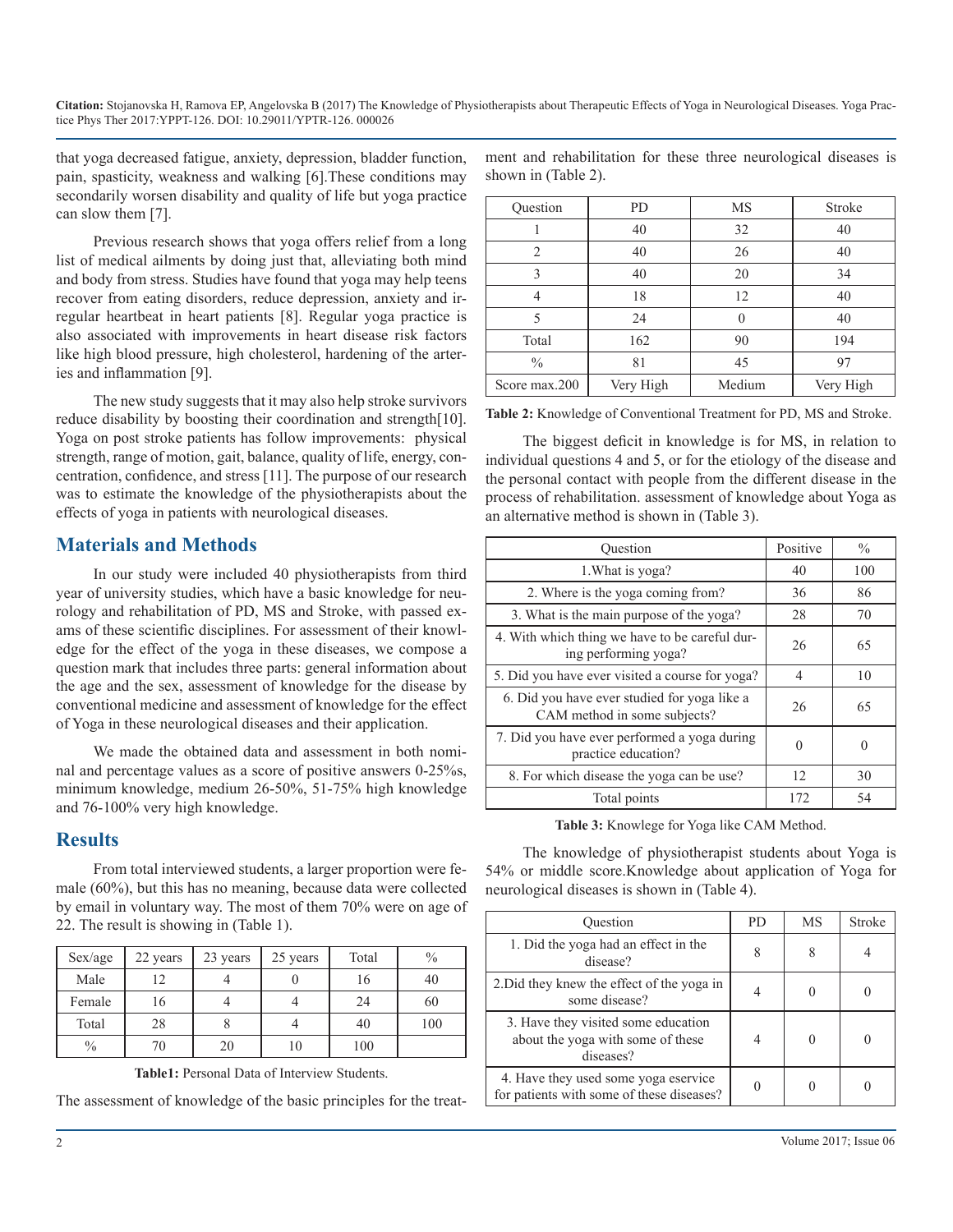**Citation:** Stojanovska H, Ramova EP, Angelovska B (2017) The Knowledge of Physiotherapists about Therapeutic Effects of Yoga in Neurological Diseases. Yoga Practice Phys Ther 2017:YPPT-126. DOI: 10.29011/YPTR-126. 000026

| 5. Did they knew the effects of the yoga<br>for these diseases (PD, MS, Stroke)? | 12. |     |     |
|----------------------------------------------------------------------------------|-----|-----|-----|
| Total score 200                                                                  | 28  |     |     |
| $\frac{0}{0}$                                                                    | 14  |     |     |
| Knowledge                                                                        | Low | Low | Low |

**Table 4:** Knowledge of Application of Yoga in PD, MS and Stroke.

The total knowledge about conventional medicine and CAM methods in percentage by each disease is showing in (Table 5)and (Figure 1).

| Treatment/disease     | PD | MS | Stroke |
|-----------------------|----|----|--------|
| Conventional medicine |    |    |        |
| CAM-Yoga              |    |    |        |

**Table 5:** Compilation of Knowledge.





#### **Discussion**

Complementary and Alternative Medicine (CAM) includes all practices and ideas that are self-defined by their users in order to prevent or treat disease or promote health and well-being. About 50% of people in developed countries use some form of complementary and alternative medicine, especially the pray for health [12].Meditation has great potential for preventing cognitive and memory decline because of its stress reducing effects.

Yoga is one of the most common CAM therapies used in the US in 2002 wereyoga (5.1% -6.1%), and meditation (7.6%), but it is not usually method of treatment in our society.Yoga practice helps to the patients with neurological diseases to reduce muscle spasm, atrophy, tremor and related disorders in movement and balance and reduced range of motion. Studies show that the benefits of the yoga are related with movement disorders: improved strength, flexibility, balance, stamina and improved overall quality of life [13,14].

The application of CAM methods in Parkinson's disease is 54% in this condition, until to all older people move to 52%. Also 39% of patients used at least one method, and there is no difference in terms of race and gender. The results suggest that yoga may improve aspects of QOL and physiological functions in stages 1-2 PD. Future larger studies are needed to confirm and extend findings of the effects of yoga in PD [15].

Potential effects of the application of yoga exercises are mostly expressed on non-motor symptoms, especially depression and quality of life in patients with PD. Before you decide to be on treatment with a yoga exercises, it is necessary to assess, as in previous treatments, the level of disease, age, medication and dominant non-motor symptoms, how long lasts the illness, the social and the physical activity or had the patient episodes of falling. The next step is the exercises. All measurements and scales are made before treatment, at 6 and 12 weeks of treatment [16].

Another study is focused on the impact of yoga on physical function and psychological well-being in people with Parkinson's disease. Preliminary data suggest that yoga resulted in modest improvements in functional mobility, balance and strength of the lower limbs in people with PD. Yoga improves posture, postural stability, and balance in movement, flexibility in the upper and lower body; reduces rigidity and the inactivity in these patients drastically decline. Salient evidence also showed positive results in the mood and the sleep, and showed benefits of the yoga for selfefficacy and social support [17].

One bout of exercise can be helpful in improving mood in people with MS and the manner of exercise may not be important to improve the overall symptoms of acute mood. However, different modes of exercise can be effective in improving different energy [18]. Comparing different types of yoga (for example, Hatha, Vinyasa, yin, etc.) helps to identify their style, which are used for different levels of disability, and may be particularly useful for people with MS [19,20].

Finally, it is important to say that the yoga is useful when is used from several weeks to several months, and there is little effect if it is used as long-term method in the fight with the symptoms of MS. The results of the specific researched studies suggest that the yoga can have a positive impact on physical functions and quality of life to people with mild to moderate MS. The techniques of yoga, as a complementary method for improving the symptoms of MS, are acceptable, even if it is necessary to conduct more research in various societies [21].

A recent survey showed that 46% of patients with stroke, where as a consequence occurs Stroke, is using some form of complementary alternative medicine such as herbal medicines, acupuncture or chiropractic. The effect of yoga exercises on the orientation, balance, mobility, depression, anxiety, and the quality of the life before and after 10 days.21 Patients do not have significant improvements in motor activity, but significant improvements in quality of life and reduced anxiety and depression, improved balance and orientation, improved breathing, increased energy, improved mental alertness and focus, improved sleep, improved